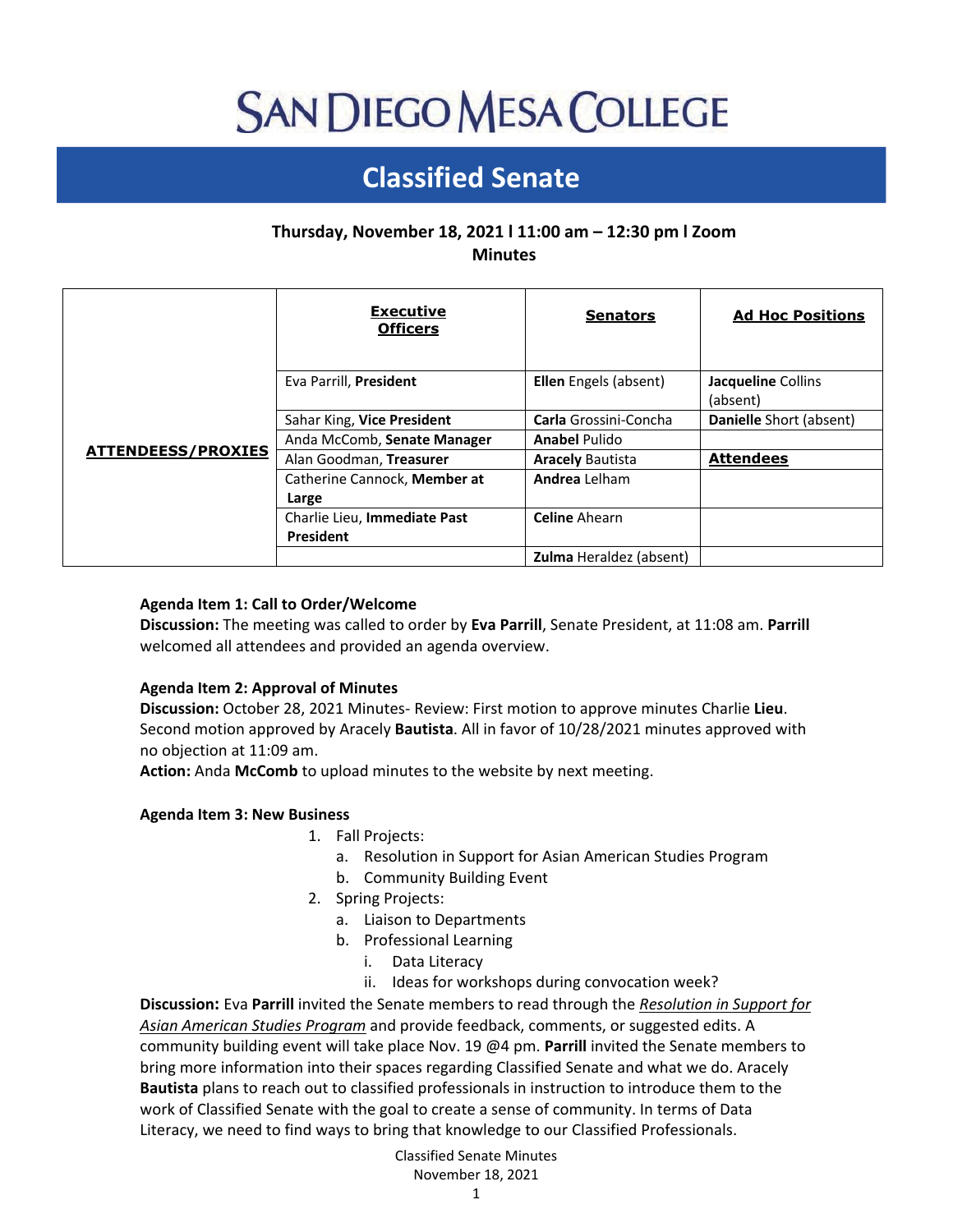Comment: The Senate should also look into what other topics of professional learning is needed among our classified professional community.

**Presentation Link:** [Resolution in Support for Asian American Studies Program](https://docs.google.com/document/d/1J-DkjQ4UjTuU6RWtbT2soa9j2PMKpKBpAyEp-uSYtKc/edit?usp=sharing) **Action:** Classified Senate to complete the first read of *Resolution in Support for Asian American Studies Program.*

# **Agenda Item 4: Continuing Business**

- 1. Guided Pathways Scale of Adoption Self-Assessment (Second Read and Vote) (**Parrill**) a. [Guided Pathways Scale of Adoption Self-Assessment](https://drive.google.com/file/d/17DpxVYOBIdMGmGmNGKqP5TbP1AQu5Xbs/view)
- 2. Dr. Isabel O'Connor, VPI Dec 9 (Questions [Jamboard\)](https://jamboard.google.com/d/14YY5F9tlXuhAb21p_ToUop3kmbYMtyCkcm9IuLpAyOU/viewer)
- 3. November/December projects
	- a. Fall Fundraiser Update (**Cannock**)
	- b. Children's Center Holiday Bazaar Vote (End of Nov.) (**Parrill**)
- 4. Return to on-site work (15-20 Minute check-in) (**Parrill**)
	- a. Spring 2022 meeting format discussion

**Discussion:** Eva **Parrill** invited the Senate to share comments, questions, feedback regarding the *Guided Pathways Scale of Adoption Self-Assessment*. M/S by Andrea **Lelham** and Sahar **King** and approved by the Senate members. During our next meeting, we will have a special guest, VPI Isabel O'Connor. The Senate should prepare questions for next meeting and add them to the [Jamboard.](https://jamboard.google.com/d/14YY5F9tlXuhAb21p_ToUop3kmbYMtyCkcm9IuLpAyOU/viewer) **Cannock** provided an update on our fall fundraiser. So far, we have about 60 orders for the fundraiser cards. We will be receiving orders through Friday 11/19/21. We have connected with the Children's Center to provide them with the \$500 donation and to see if there will be an opportunity to volunteer in December. Regarding the return to campus, **Parrill** asked the group their feedback on the meeting format (in person/zoom) for Spring 2022. Comment: Consider offering a hybrid Classified Senate meeting format.

# **Agenda Item 5: Executive Board & Senator Reports**

- 5. President: Eva Parrill
- 6. Vice President: Sahar King
- 7. Senate Manager: Anda McComb
- 8. Treasurer: Alan Goodman
- 9. Member at Large: Catherine Cannock
- 10. Immediate Past President: Charlie Lieu
- 11. Senator Reports
- 12. AFT Liaison: Danielle Short, JD
- 13. Ad Hoc Reports

**Discussion: Parrill** discussed the graduate survey results topic discussed at the President's Cabinet Retreat on 11.16.2021. **King** encouraged the Senate to bring up any concerns they want to be mentioned at the next DGC meeting regarding return to campus. **Parrill** reported on behalf of **Goodman** regarding shifting funds into the scholarship account to cover upcoming scholarships. More Classified Senate budget details will be provided during the next meeting. **Presentation**: [Graduate Survey Dashboard.](https://www.sdmesa.edu/about-mesa/institutional-effectiveness/institutional-research/data-warehouse/Grad%20Survey-Comprehensive.shtml) [President's Cabinet Retreat Presentation](https://docs.google.com/presentation/d/1i3nbCwAjqKAQatXN8rbjv2GJyZS3M_NSRlBs6vX8jKE/edit?usp=sharing)

# **Agenda Item 6: Committee & Department Reports**

- 14. Program Review/PIEC
- 15. Mesa Pathways
- 16. Professional Learning